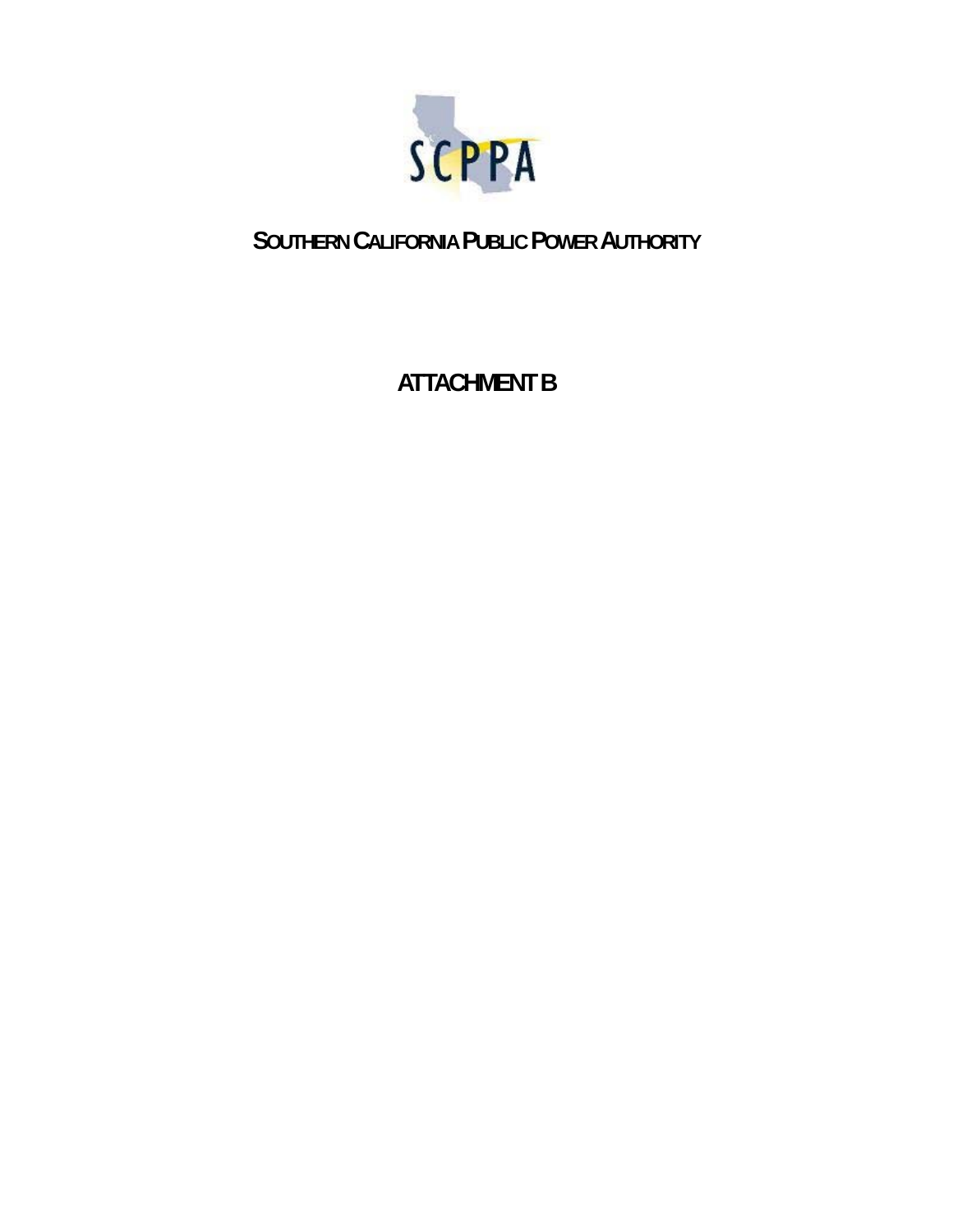

## **Attachment 7.1 Contractor Safety Pre-Qualification Form**

All contractors desiring to perform contracted work at the Apex Generating Station are required to complete and submit this form for review. The Las Vegas Power Company Site HSE Specialist will review the completed form to determine whether or not the contractor meets safety requirements for the contracted work. Contracts for work will only be awarded to contractors who meet applicable safety requirements.

## **Instructions**

FORMAT: The form may be completed in one of two formats:

Electronic: This form may be completed electronically by tabbing through the form fields and making the necessary entries. Text field entries are typed in. Check box entries are made by clicking the left mouse button. When all of the entries are made, print the completed form, sign the certification statement, and submit a copy as directed in the final section of the form.

Hard Copy: This form may also be printed and completed by hand. When the form is completed, sign the certification statement and submit a copy as directed in the final section of the form.

REQUIRED INFORMATION: Provide all the information requested, as applicable. If a text entry item does not apply, it may be left blank. Items having a "Yes" or "No" selection should be answered appropriately, unless the entry at the beginning of the section was answered "No" and the applicable section is skipped.

DOCUMENT SUBMITTALS: Submit copies of those documents having "Submit Copy" shown in the right hand column. Submit copies of those documents having "If Yes, Submit" shown in the right hand column, if "Yes" is selected.

MANDATORY ITEMS: Those items having "Mandatory" shown in the right hand column are required by Apex Generating Station for all contractors. Selecting "No" for those items does not automatically disqualify a contractor, but does require further consideration to determine how the requirements will be met. The "Mandatory" designator is provided for information only, and does not include all mandatory safety program elements for all contractors. Consult the Apex Generating Station Contractor Safety Manual for a description of other mandatory safety program elements.

NOTES: Fields marked "NOTES" are provided, where appropriate, for contractors to provide further explanation regarding their entries. Entries in these fields are not required.

Contact Jim Colmey at (702) 632-8630 with any questions concerning the completion of this form.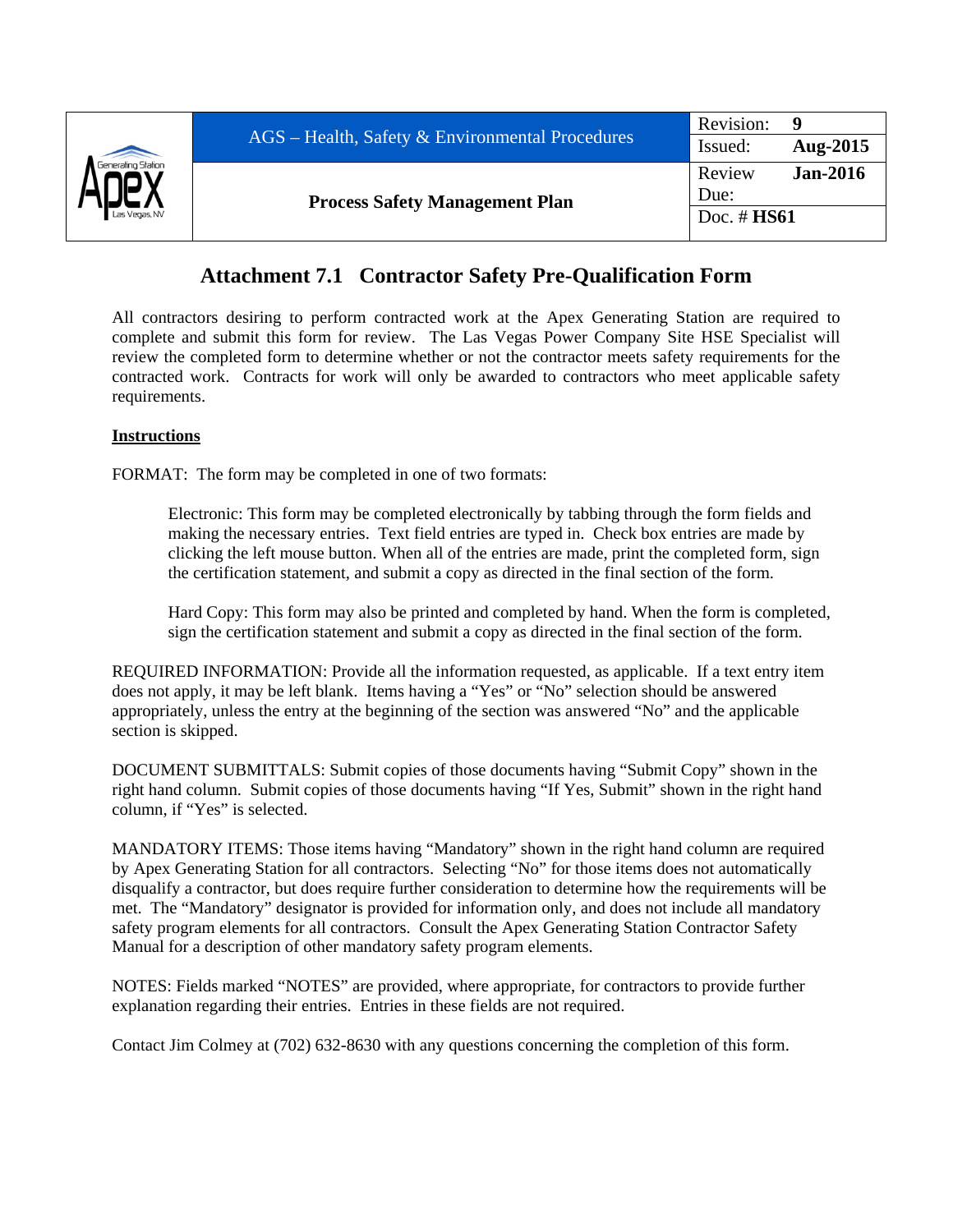

|                  | <b>Company Information</b>                                                                                         |                                                                           |                                     |        |  |              |  |
|------------------|--------------------------------------------------------------------------------------------------------------------|---------------------------------------------------------------------------|-------------------------------------|--------|--|--------------|--|
| 1.               | Parent Company                                                                                                     |                                                                           |                                     |        |  |              |  |
| $\overline{2}$ . | Company Name                                                                                                       |                                                                           |                                     |        |  |              |  |
| 3.               | Form                                                                                                               | Partnership<br>Sole Proprietor                                            | Corporation                         | State: |  |              |  |
| $\overline{4}$ . | <b>Street Address</b>                                                                                              |                                                                           | 5.<br>Mailing                       |        |  |              |  |
|                  |                                                                                                                    |                                                                           | <b>Address</b>                      |        |  |              |  |
| 6.               | Phone                                                                                                              |                                                                           | Fax<br>7.                           |        |  |              |  |
| 8.               | Website                                                                                                            |                                                                           |                                     |        |  |              |  |
| 9.               |                                                                                                                    | How many years has your company been in business under your present name? |                                     |        |  |              |  |
| 10.              |                                                                                                                    | How many years has your company been under the current management?        |                                     |        |  |              |  |
|                  |                                                                                                                    | <b>Company Representatives</b>                                            |                                     |        |  |              |  |
|                  |                                                                                                                    | <b>Name</b>                                                               | <b>Phone</b>                        |        |  | E-Mail       |  |
| 11.              | President                                                                                                          |                                                                           | Not Required                        |        |  | Not Required |  |
| 12.              | <b>Regional Manager</b>                                                                                            |                                                                           |                                     |        |  |              |  |
| 13.              | <b>Safety Manager</b>                                                                                              |                                                                           |                                     |        |  |              |  |
| 14.              | Primary Contact                                                                                                    |                                                                           |                                     |        |  |              |  |
| 15.              |                                                                                                                    |                                                                           |                                     |        |  |              |  |
|                  |                                                                                                                    | License/Certification Information                                         |                                     |        |  |              |  |
|                  |                                                                                                                    | <b>Description</b>                                                        | <b>License / Certificate Number</b> |        |  |              |  |
| 16.              | Nevada Contractor's License (if applicable)                                                                        |                                                                           |                                     |        |  | Submit       |  |
|                  |                                                                                                                    |                                                                           |                                     |        |  | Copy         |  |
| 17.              |                                                                                                                    |                                                                           |                                     |        |  | Submit       |  |
|                  |                                                                                                                    |                                                                           |                                     |        |  | Copy         |  |
| 18.              |                                                                                                                    |                                                                           |                                     |        |  | Submit       |  |
|                  |                                                                                                                    |                                                                           |                                     |        |  | Copy         |  |
| 19.              |                                                                                                                    |                                                                           |                                     |        |  | Submit       |  |
|                  |                                                                                                                    |                                                                           |                                     |        |  | Copy         |  |
| 20.              |                                                                                                                    |                                                                           |                                     |        |  | Submit       |  |
|                  | Copy<br>INSTRUCTIONS: List all licenses/certifications that are applicable to the services you provide, along with |                                                                           |                                     |        |  |              |  |
|                  |                                                                                                                    |                                                                           |                                     |        |  |              |  |
|                  | license/certification numbers. Submit a copy of each license or certificate listed above.                          |                                                                           |                                     |        |  |              |  |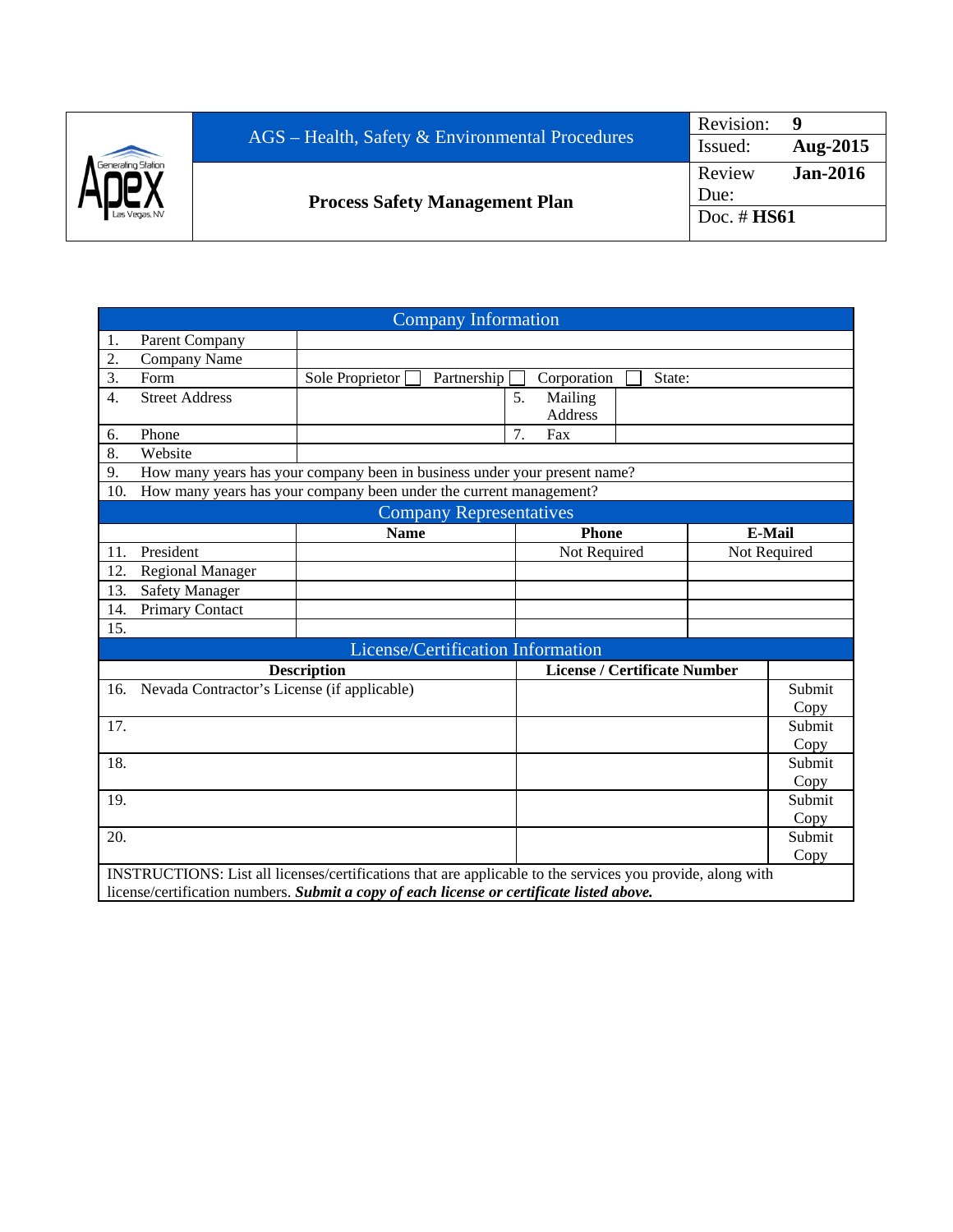|                    |                                                   | Revision:      |                 |
|--------------------|---------------------------------------------------|----------------|-----------------|
|                    | $AGS$ – Health, Safety & Environmental Procedures | Issued:        | Aug-2015        |
| Generating Station | <b>Process Safety Management Plan</b>             | Review<br>Due: | <b>Jan-2016</b> |
| Las Vegas, NV      |                                                   |                | Doc. $\#$ HS61  |

|                                                                                                                     | <b>Insurance Information</b>                                                                               |          |  |       |              |        |  |
|---------------------------------------------------------------------------------------------------------------------|------------------------------------------------------------------------------------------------------------|----------|--|-------|--------------|--------|--|
|                                                                                                                     | <b>Carrier</b>                                                                                             | Policy # |  | Agent | <b>Phone</b> |        |  |
| 21. General Liability                                                                                               |                                                                                                            |          |  |       |              | Submit |  |
|                                                                                                                     |                                                                                                            |          |  |       |              | Copy   |  |
| Employer's Liability<br>22.                                                                                         |                                                                                                            |          |  |       |              | Submit |  |
|                                                                                                                     |                                                                                                            |          |  |       |              | Copy   |  |
| 23.<br><b>Automobile Liability</b>                                                                                  |                                                                                                            |          |  |       |              | Submit |  |
|                                                                                                                     |                                                                                                            |          |  |       |              | Copy   |  |
| 24.<br>Workers' Comp.                                                                                               |                                                                                                            |          |  |       |              | Submit |  |
|                                                                                                                     |                                                                                                            |          |  |       |              | Copy   |  |
| INSTRUCTIONS: Submit a copy of insurance certificates. If contracted by Las Vegas Power Company, LLC, the           |                                                                                                            |          |  |       |              |        |  |
| certificate of insurance must include an endorsement or statement waiving the right to cancellation or reduction in |                                                                                                            |          |  |       |              |        |  |
| coverage without Las Vegas Power Company, LLC being informed within 30 days prior to any changes in coverage.       |                                                                                                            |          |  |       |              |        |  |
|                                                                                                                     | In addition, Las Vegas Power Company, LLC requires that it be named as an additional insured on contractor |          |  |       |              |        |  |
| insurance policies, and that a statement to this effect be included on the certificate.                             |                                                                                                            |          |  |       |              |        |  |
| <b>Safety Performance</b>                                                                                           |                                                                                                            |          |  |       |              |        |  |
|                                                                                                                     | <b>Insurance and OSHA Information</b><br>2012<br>2013<br>2014                                              |          |  |       |              |        |  |

|     | Safety Performance                                      |      |      |      |
|-----|---------------------------------------------------------|------|------|------|
|     | <b>Insurance and OSHA Information</b>                   | 2012 | 2013 | 2014 |
|     | 25. Workers' Compensation Experience Modification Rate  |      |      |      |
| 26. | Total Man Hours Worked (MH)                             |      |      |      |
| 27. | Recordable Injuries (RI)                                |      |      |      |
| 28. | Recordable Injury Rate (RI / MH x 200,000)              |      |      |      |
| 29. | Lost Work Day Cases (LWDC)                              |      |      |      |
| 30. | Lost Work Day Case Rate (LWDC / MH x 200,000)           |      |      |      |
| 31. | Lost Work Days (LWD) include days away from work only   |      |      |      |
| 32. | Lost Work Day Rate (LWD / MH x 200,000)                 |      |      |      |
|     | 33. Number of OSHA Violations (regardless of penalties) |      |      |      |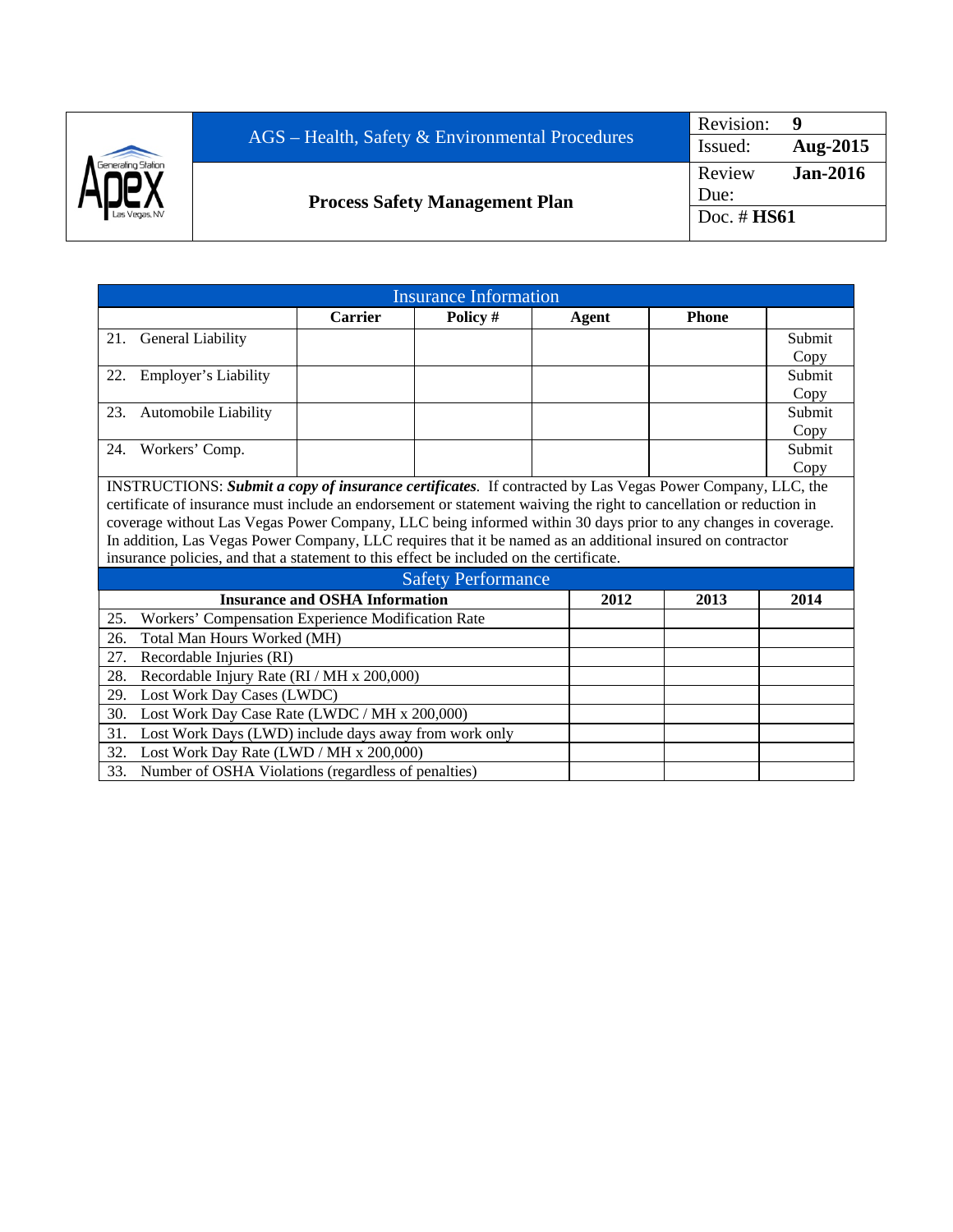|                    |                                                   | Revision:     | q               |
|--------------------|---------------------------------------------------|---------------|-----------------|
|                    | $AGS$ – Health, Safety & Environmental Procedures | Issued:       | Aug-2015        |
| Generating Station |                                                   | Review        | <b>Jan-2016</b> |
|                    | <b>Process Safety Management Plan</b>             | Due:          |                 |
| Las Vegas, NV      |                                                   | Doc. $#$ HS61 |                 |
|                    |                                                   |               |                 |

|     |               | <b>Safety Programs &amp; Procedures</b>                          |                       |                |
|-----|---------------|------------------------------------------------------------------|-----------------------|----------------|
| 34. |               | Do you have a written safety program (If "No" skip this section) | Yes<br>No             | If Yes, Submit |
| 35. |               | Does the program contain the following:                          | No<br>Yes             |                |
|     | a.            | Management commitment and expectations                           | No<br>Yes             |                |
|     | b.            | Employee involvement such as a Safety Committee                  | No<br>Yes             |                |
|     | c.            | Communication between management and employees                   | No<br>Yes             |                |
|     | d.            | Training requirements based on OSHA standards                    | N <sub>o</sub><br>Yes |                |
|     | e.            | Responsibilities for managers, supervisors and employees         | No<br>Yes             |                |
|     | f.            | Safe work practices for employees to follow                      | No<br>Yes             |                |
|     | g.            | Financial and other resources for compliance                     | No<br>Yes             |                |
| 36. |               | Does the program include written programs or procedures for:     |                       |                |
|     | a.            | <b>Emergency Preparedness and Response</b>                       | Yes  <br><b>No</b>    |                |
|     | b.            | <b>Hazard Communication</b>                                      | No<br>Yes             | If Yes, Submit |
|     | $c_{\cdot}$   | Lockout and Tagout                                               | N <sub>o</sub><br>Yes | If Yes, Submit |
|     | d.            | <b>Confined Space Entry</b>                                      | N <sub>o</sub><br>Yes | If Yes, Submit |
|     | e.            | <b>Fall Protection</b>                                           | N <sub>o</sub><br>Yes | If Yes, Submit |
|     | f.            | Personal Protective Equipment                                    | No<br>Yes             | If Yes, Submit |
|     | g.            | <b>Hearing Conservation</b>                                      | No<br><b>Yes</b>      | If Yes, Submit |
|     | h.            | <b>Respiratory Protection</b>                                    | No<br>Yes             | If Yes, Submit |
|     | i.            | <b>Back Injury Prevention</b>                                    | N <sub>o</sub><br>Yes | If Yes, Submit |
|     | j.            | <b>Electrical Safety</b>                                         | No<br>Yes             | If Yes, Submit |
|     | k.            | Fire Prevention                                                  | Yes<br>N <sub>o</sub> | If Yes, Submit |
|     | 1.            | <b>Compressed Gas Cylinder Safety</b>                            | No<br>Yes             | If Yes, Submit |
|     | m.            | <b>Welding Safety</b>                                            | N <sub>o</sub><br>Yes | If Yes, Submit |
|     | n.            | Motor Vehicle Safety                                             | No<br>Yes             | If Yes, Submit |
|     | 0.            | Industrial Truck Safety (bobcats, forklifts, man lifts, etc.)    | No<br><b>Yes</b>      | If Yes, Submit |
|     | p.            | <b>Crane Safety</b>                                              | No<br>Yes             | If Yes, Submit |
|     | q.            | <b>Waste Disposal</b>                                            | No<br><b>Yes</b>      | If Yes, Submit |
|     | r.            | Other:                                                           | No<br>Yes             | If Yes, Submit |
|     | <b>NOTES:</b> |                                                                  |                       |                |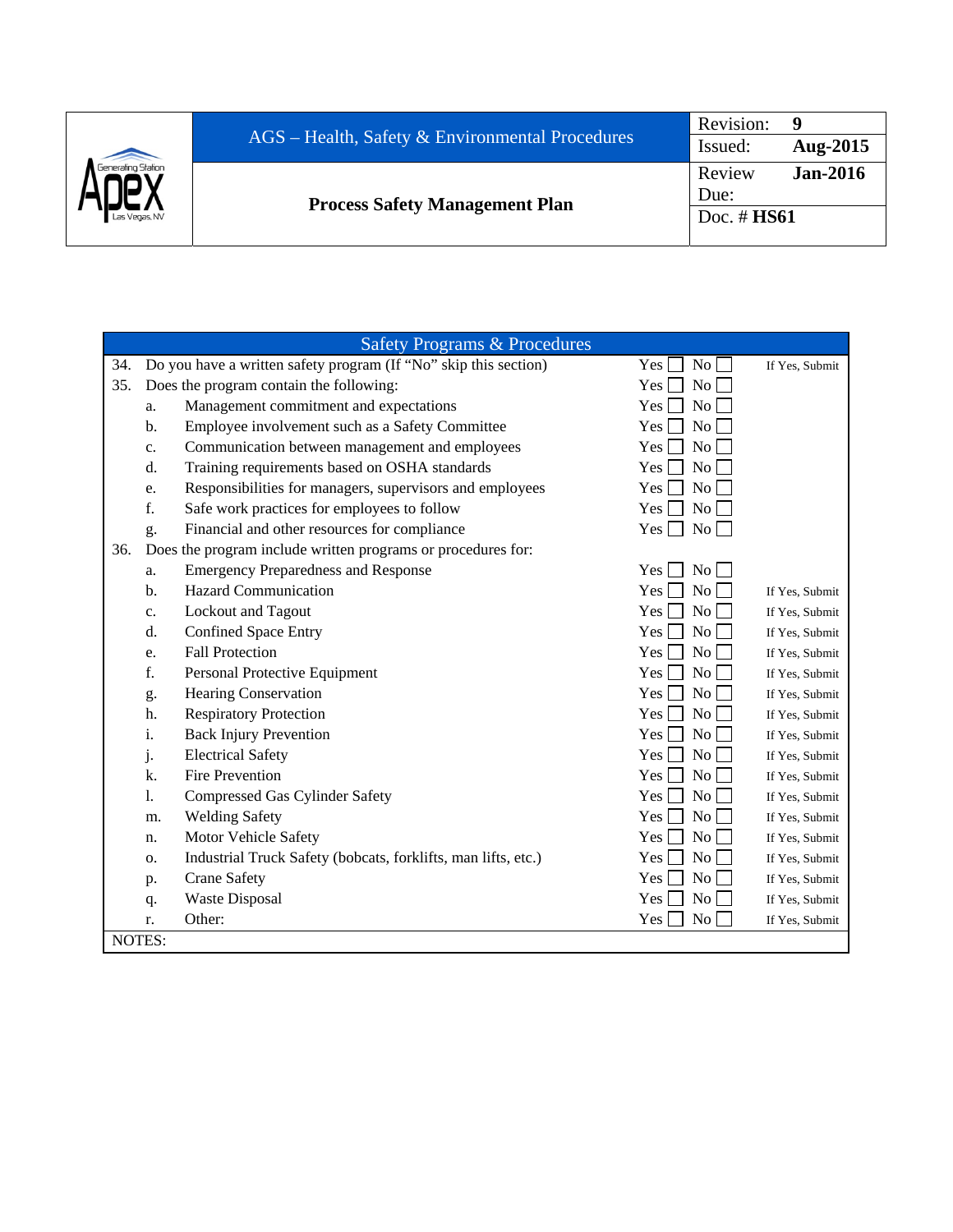| <b>Aug-2015</b> |
|-----------------|
| <b>Jan-2016</b> |
|                 |
|                 |
|                 |

|     |                                                                                           | <b>Safety Training</b>                                                |                                    |                |
|-----|-------------------------------------------------------------------------------------------|-----------------------------------------------------------------------|------------------------------------|----------------|
| 37. |                                                                                           | Do you know the safety training requirements for your employees?      | No<br>Yes <sub>1</sub>             | Mandatory      |
| 38. |                                                                                           | Do you provide your own safety training for employees?                | N <sub>0</sub><br>Yes.             |                |
| 39. | Do you verify employee understanding of training? (i.e. exams, etc.)<br><b>No</b><br>Yes. |                                                                       |                                    |                |
| 40. |                                                                                           | Have your employees received their required safety training?          | N <sub>o</sub><br>Yes              | Mandatory      |
| 41. |                                                                                           | Are your employees up-to-date with their required safety training?    | N <sub>o</sub><br>Yes <sub>1</sub> | Mandatory      |
| 42. |                                                                                           | Are your employees trained in the safe work practices for their jobs? | No<br>Yes                          | Mandatory      |
| 43. |                                                                                           | Are all of your employees trained in hazard communications?           | $Yes$ [<br>No                      | Mandatory      |
| 44. |                                                                                           | Are all of your employees trained in fire prevention and/or safety?   | $Yes \perp$<br>No                  | Mandatory      |
| 45. |                                                                                           | Do you have training documentation for the following qualifications:  |                                    |                |
|     | a.                                                                                        | First Aid/CPR                                                         | Yes  <br>N <sub>0</sub>            |                |
|     | b.                                                                                        | Safe Work Practices - General                                         | N <sub>o</sub><br>Yes              |                |
|     | c.                                                                                        | Safe Work Practices - Anhydrous Ammonia                               | N <sub>o</sub><br>Yes              | If Yes, Submit |
|     | d.                                                                                        | Incipient Stage Fire Fighting - Fire Extinguisher Use                 | No<br>Yes                          |                |
|     | e.                                                                                        | HAZWOPER First Responders - Awareness Level                           | No<br>Yes                          | If Yes, Submit |
|     | f.                                                                                        | HAZWOPER First Responders - Operations Level                          | N <sub>o</sub><br>Yes              | If Yes, Submit |
|     | g.                                                                                        | <b>HAZWOPER Technicians or Specialists</b>                            | N <sub>o</sub><br>Yes              | If Yes, Submit |
|     | h.                                                                                        | <b>HAZWOPER Incident Commanders</b>                                   | N <sub>o</sub><br>Yes              | If Yes, Submit |
|     | i.                                                                                        | Lockout and Tagout - Affected Employees                               | N <sub>o</sub><br>Yes              |                |
|     | j.                                                                                        | Lockout and Tagout - Authorized Employees                             | N <sub>o</sub><br>Yes l            | If Yes, Submit |
|     | k.                                                                                        | Confined Space Entry - Entrants                                       | N <sub>o</sub><br>Yes l            | If Yes, Submit |
|     | 1.                                                                                        | Confined Space Entry - Attendants                                     | $\rm No$<br>Yes                    | If Yes, Submit |
|     | m.                                                                                        | Confined Space Entry - Entry Supervisors                              | $Yes$    <br>No.                   | If Yes, Submit |
|     | n.                                                                                        | Confined Space Entry - Rescuers                                       | Yes L<br>N <sub>0</sub>            | If Yes, Submit |
|     | 0.                                                                                        | Electrical Safety - Unqualified Workers                               | <b>No</b><br>Yes                   |                |
|     | p.                                                                                        | Electrical Safety - Qualified Workers                                 | <b>No</b><br>Yes                   | If Yes, Submit |
|     | q.                                                                                        | <b>Commercial Drivers Licenses</b>                                    | N <sub>o</sub><br>Yes              |                |
|     | r.                                                                                        | Hazardous Material Transporters                                       | No<br>Yes                          | If Yes, Submit |
|     | S.                                                                                        | Industrial Truck Operators (bobcats, forklifts, man lifts, etc.)      | No<br><b>Yes</b>                   |                |
|     | t.                                                                                        | <b>Crane Operators</b>                                                | N <sub>o</sub><br>Yes              | If Yes, Submit |
|     | u.                                                                                        | <b>NDT</b> Level I                                                    | <b>Yes</b><br>N <sub>o</sub>       | If Yes, Submit |
|     | V.                                                                                        | NDT Level II                                                          | N <sub>o</sub><br>Yes.             | If Yes, Submit |
|     | w.                                                                                        | NDT Level III                                                         | N <sub>o</sub><br>Yes.             | If Yes, Submit |
|     | X.                                                                                        | AWS Welding Inspector                                                 | N <sub>o</sub><br>Yes              | If Yes, Submit |
|     | y.                                                                                        | Other:                                                                | $\rm No$<br>Yes                    | If Yes, Submit |
|     | NOTES:                                                                                    |                                                                       |                                    |                |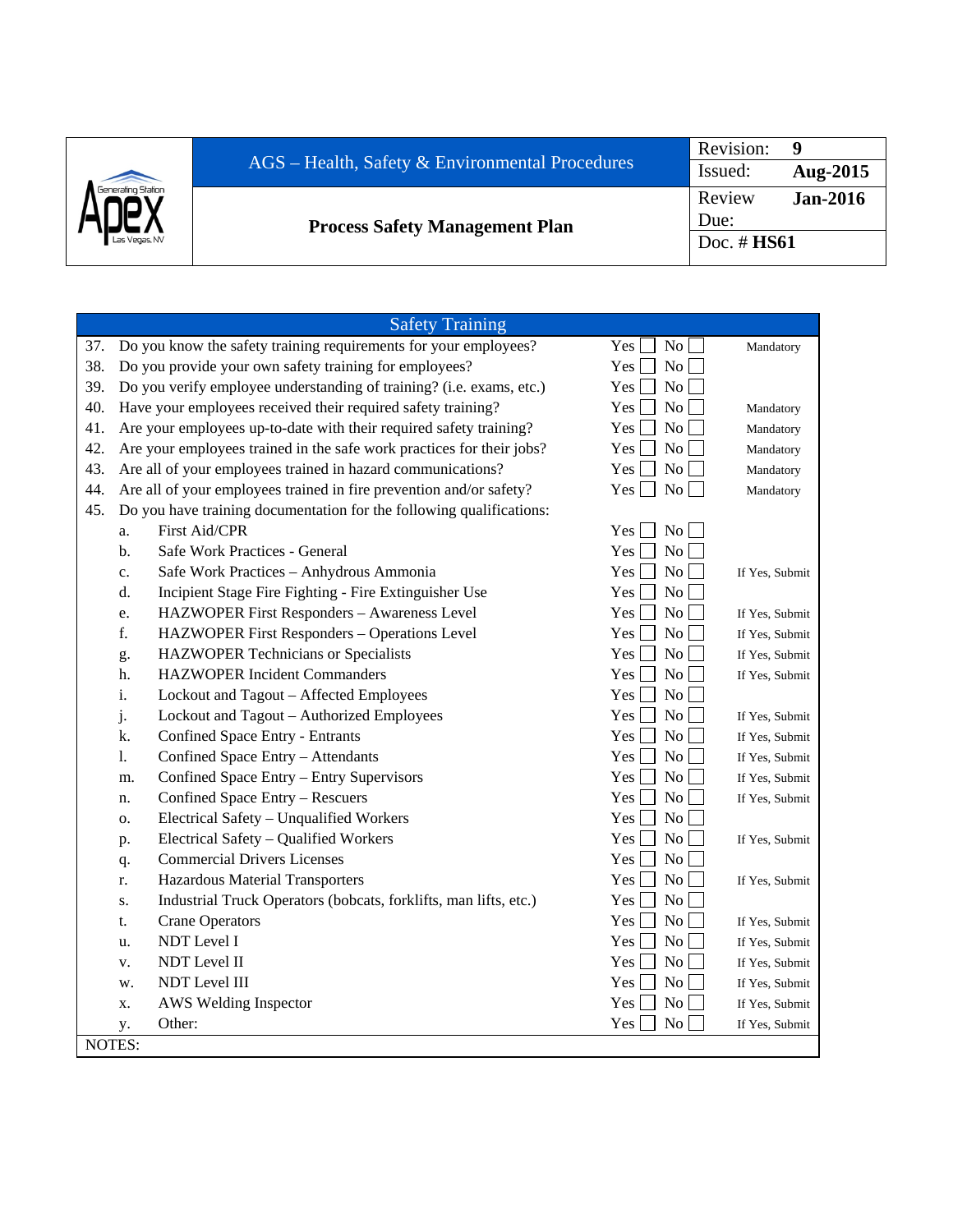|               | $AGS$ – Health, Safety & Environmental Procedures | Revision:<br>Issued: | Aug-2015        |
|---------------|---------------------------------------------------|----------------------|-----------------|
|               | <b>Process Safety Management Plan</b>             | Review<br>Due:       | <b>Jan-2016</b> |
| Las Vegas, NV |                                                   | Doc. $\#$ HS61       |                 |

|     | <b>Safety Equipment</b>                                             |                         |                |
|-----|---------------------------------------------------------------------|-------------------------|----------------|
| 46. | Do you know what safety equipment you need to perform work?         | No<br>Yes               | Mandatory      |
| 47. | Do you have all the safety equipment you need to perform work?      | No<br>Yes               | Mandatory      |
| 48. | Do you have a program for maintaining safety equipment?             | Yes <sup> </sup><br>No  |                |
| 49. | Do your employees have their own hard hats?                         | No<br>Yes               | Mandatory      |
| 50. | Do your employees have their own safety glasses?                    | No<br>Yes               | Mandatory      |
| 51. | Do your employees have their own safety shoes with protective toes? | No<br>Yes               | Mandatory      |
|     | NOTES:                                                              |                         |                |
|     | <b>Safety Practices</b>                                             |                         |                |
| 52. | Do you have a system for documenting your safety compliance?        | No<br>Yes               | Mandatory      |
| 53. | Do you maintain equipment in safe operating condition               | No<br>Yes               | Mandatory      |
| 54. | Do you conduct daily industrial truck inspections?                  | No<br>Yes               |                |
| 55. | Do you conduct daily tailgate safety meetings?                      | No<br>Yes               |                |
| 56. | Do you perform the following:                                       |                         |                |
|     | Safety and health program audits<br>a.                              | No<br>Yes               |                |
|     | Safety and health inspections<br>b.                                 | N <sub>o</sub><br>Yes   |                |
|     | Injury reporting and recordkeeping<br>c.                            | No<br>Yes               |                |
|     | Incident investigations<br>d.                                       | N <sub>o</sub><br>Yes   |                |
|     | Job safety or hazard analysis<br>e.                                 | Yes<br>N <sub>o</sub>   |                |
|     | Baseline and annual audiometric testing<br>f.                       | Yes  <br>N <sub>0</sub> |                |
|     | Respirator fit testing<br>g.                                        | No<br>Yes               |                |
|     | Respirator medical evaluations<br>h.                                | No<br>Yes               |                |
|     | NOTES:                                                              |                         |                |
|     | Drug & Alcohol Policies                                             |                         |                |
| 57. | Do you have a substance abuse program? (If "No" skip this section)  | Yes<br>$\rm No$         |                |
| 58. | Is the program in writing?                                          | N <sub>o</sub><br>Yes   | If Yes, Submit |
| 59. | Does it include the following:                                      |                         |                |
|     | <b>Pre-Placement Testing</b><br>a.                                  | Yes<br>No               |                |
|     | <b>Random Testing</b><br>b.                                         | N <sub>o</sub><br>Yes   |                |
|     | <b>Testing for Cause</b><br>$C_{\star}$                             | <b>No</b><br>Yes        |                |
|     | <b>DOT</b> Testing<br>d.                                            | <b>No</b><br>Yes        |                |
|     | Post Incident Testing<br>e.                                         | No<br>Yes               |                |
| 60. | Do you have an employee assistance program?                         | No<br>Yes               |                |
|     | <b>NOTES:</b>                                                       |                         |                |